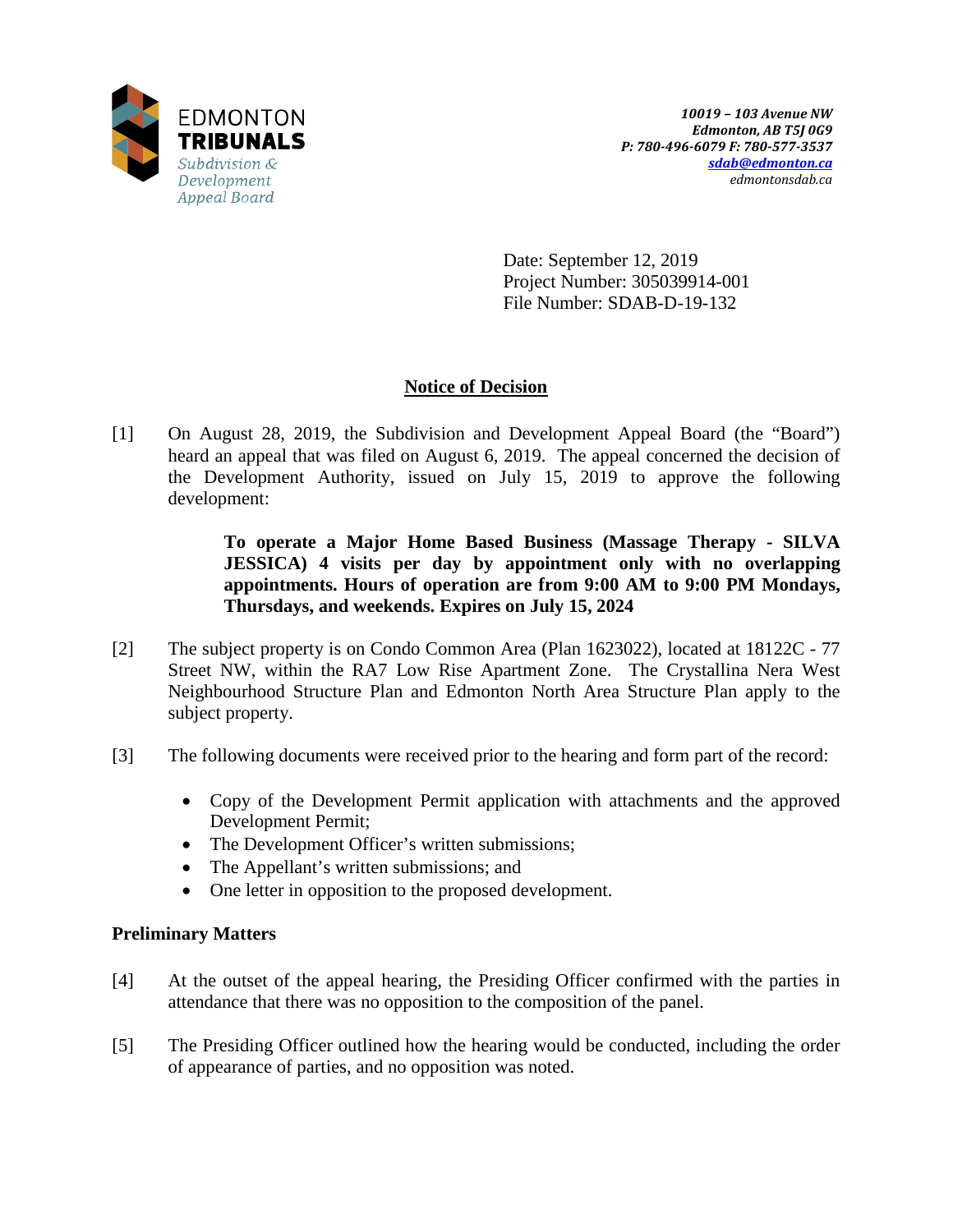- [6] The appeal was filed on time, in accordance with Section 686 of the *Municipal Government Act*, RSA 2000, c M-26 (the "*Municipal Government Act*").
- [7] The Appellant was not in attendance at the hearing and asked the Board to proceed with the hearing based on her written submissions.

### **Summary of Hearing**

*i)Position of the Appellant, Ms. C. Stuart, as stated in the written reasons for appeal:*

- [8] This is a residential building for adults, seniors and children and not a place to run a business.
- [9] Security is a concern because clients of the proposed business will have access to the entire building, not just the fourth floor, and possibly the underground parking. She questioned how clients would enter and exit the building because tenants use a fob system. Tenants of the building may feel threatened by clients accessing the common areas, front entrance, elevator, stairwells and hallways.
- [10] The Vita Estates Condo Board did not receive notice of the approval from the City of Edmonton and only became aware of the proposed development after she contacted them.
- [11] Approval of this business sets a precedent for the approval of other businesses in this complex.
- [12] The operation of this business will not attract tenants nor will it increase the real estate value of currently owned units in the building. There are sufficient opportunities for the Applicant to meet the needs of her clients from other sites in this neighbourhood.
	- *ii) Position of Affected Property Owners in Support of the Appellant, Ms. A. Edwards, Ayre & Oxford Inc.:*
- [13] Ms. Edwards only became aware that the development permit for a Major Home Based Business had been approved after receiving an email from the Appellant, Ms. Stuart.
- [14] The Board of Directors received multiple complaints from owners regarding the approval of this development permit after they were notified of the approval by the City of Edmonton.
- [15] The Applicant did not discuss the proposed development with the Board of Directors or Management prior to applying for a development permit to operate her Massage Therapy business from her condominium.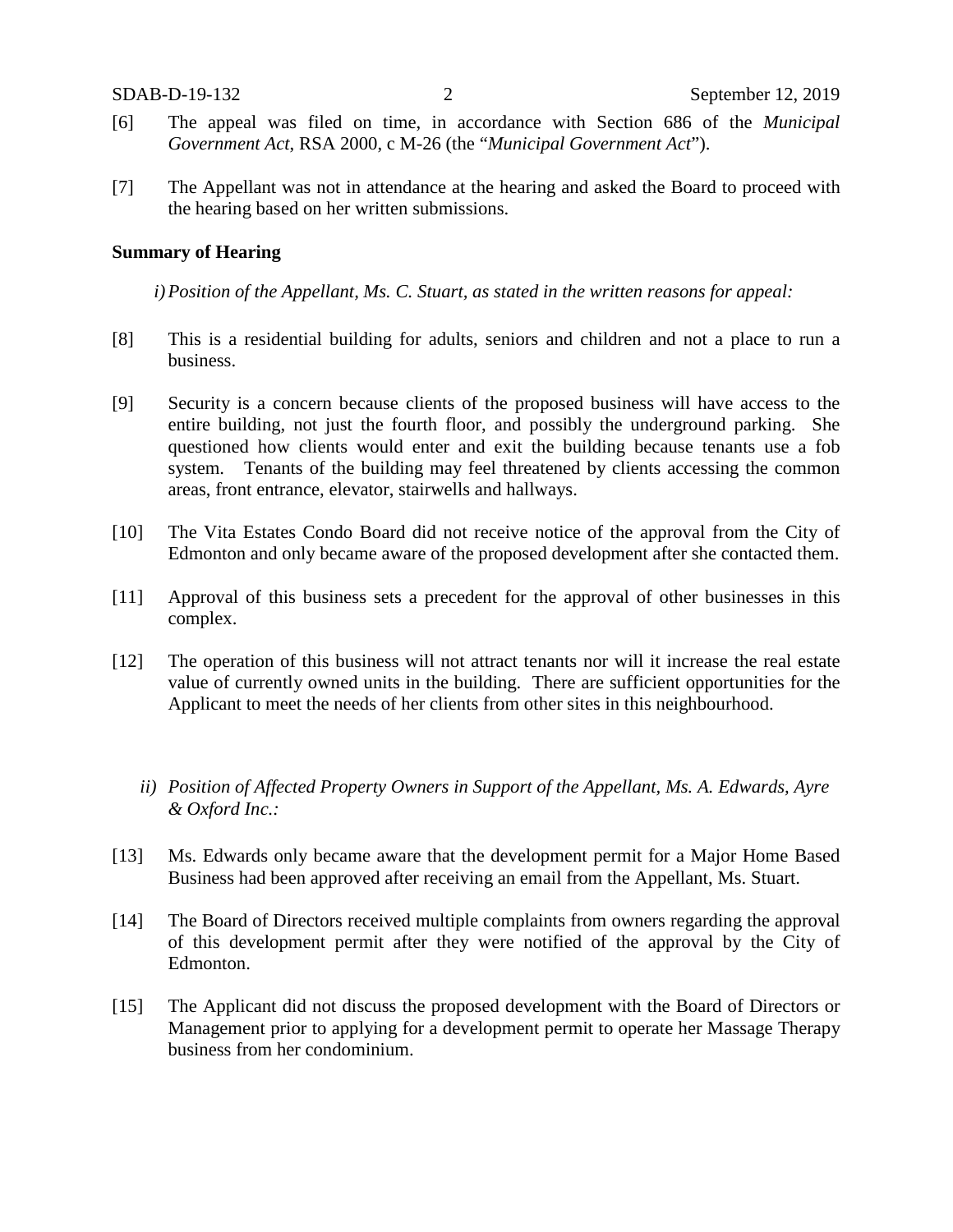- [16] The proposed development is in violation of the Condominium Bylaws. Specifically, Bylaw 58, Use and Occupancy Restrictions, which states:
	- b. An Owner shall not:
	- i. Use his Unit or any part thereof for any commercial or professional purpose or for any purpose which may be illegal or injurious to the reputation of the condominium project or for a purpose involving the attendance of the public at such Unit;
	- ii. Use or permit the use of his Unit other than as a single-family dwelling or for a purpose other than for residential purposes.
- [17] Management issued a letter to the unit owner, the Applicant, advising her that the proposed development permit violated the Corporation Bylaws and to cease all business transactions immediately upon receipt of the letter.
- [18] She contacted the Development Officer to inquire about the type of permission that was provided by the Applicant and to ensure that she was aware that this development was in contravention of the Condo Bylaws and not supported by the Board of Directors or Management.
- [19] Management has to ensure that the Condominium Bylaws and the *Condominium Property Act* are complied with by all unit owners in order to ensure the safety of the residents of this complex. Operating this business from the Applicant's condominium will result in members of the general public coming and going from the proposed business which will create a safety concern for the tenants and property owners in this building. The approval also sets a precedent to allow other businesses to operate from this complex.
- [20] At this point, the Presiding Officer clarified that the Condominium Bylaws are outside the purview of both the Development Officer and the Board.
- [21] Ms. Edwards provided the following information in response to questions from the Board:
	- a) The proposed hours of operation and the comings and goings of the clients of the proposed Massage Business increases the security risks and impacts her role as Property Manager to ensure that the units and the residents in this complex are safe and secure.
	- b) The Corporation has recently installed security cameras and changed the lock system in the building to a fob system that is used by residents to access the building. The fact that members of the general public will be coming and going from the building during the evening hours to access this business is a safety concern.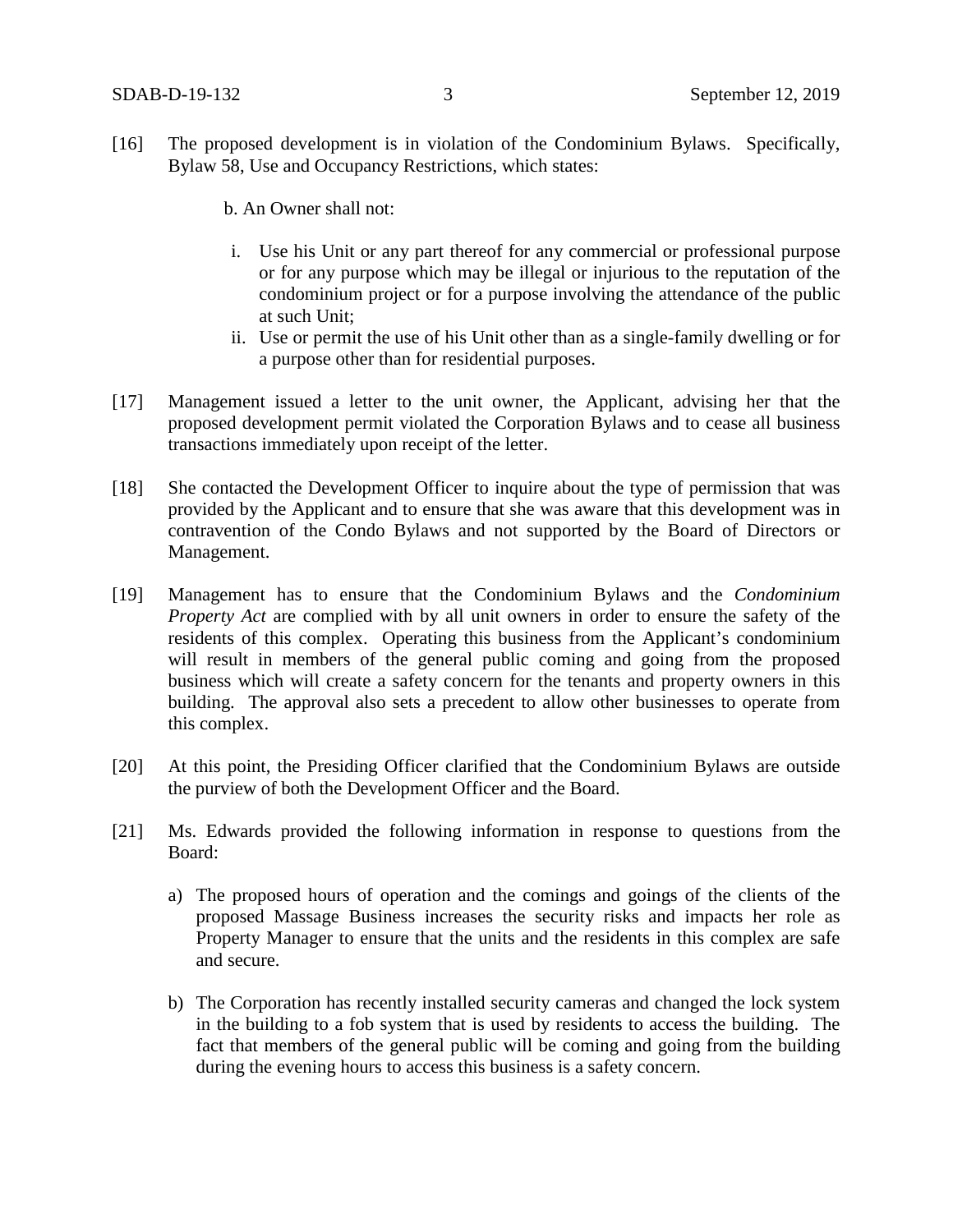- c) If this business is approved, any one of the owners of the 164 units in this complex can apply and have a development permit for a home based business approved.
- d) She received multiple telephone calls from residents in opposition to the proposed business. The entire Board of Directors is opposed to the proposed business as well as the Appellant.
- e) The primary concern of the residents that she spoke to was the safety concern based on the fact that members of the general public will be coming and going from the building. The residents wanted to know how this development permit could have been approved in this residential non-commercial complex and what the Corporation was doing about it.
- f) She called the Applicant on August 12, 2019 to discuss the matter and advised her that the proposed business violated the Condominium Bylaws and the *Condominium Property Act*.
- g) Visitor parking spaces are located between the two buildings. Vehicles cannot be parked in these parking spaces for more than six hours. None of the residents who contacted her raised the parking variance that was required as a concern.
- h) The Corporation can begin to impose monetary penalties up to \$1,000.00 on the Applicant if the proposed business continues to operate in violation of the Bylaws.
- *iii) Position of the Development Officer, Mr. R. Zhou:*
- [22] Mr. Zhou did not attend the hearing but provided a written submission that was considered by the Board.
	- *iv) Position of the Respondent, Ms. J. Silva:*
- [23] Ms. Silva was working at a public clinic that closed in January and needed a place where she could care for the clientele that she has built up over the past 8 years. Since January, she has started to transition into the financial field and obtained a licence to practice as a financial advisor. Because of this transition, she has reduced her clientele to her core clients.
- [24] She will not be doing massage therapy long term because of the toll it is taking on her body. However, she still cares for her clients and applied to open the home based business to ensure that her clients are taken care of during her transition out of her practice.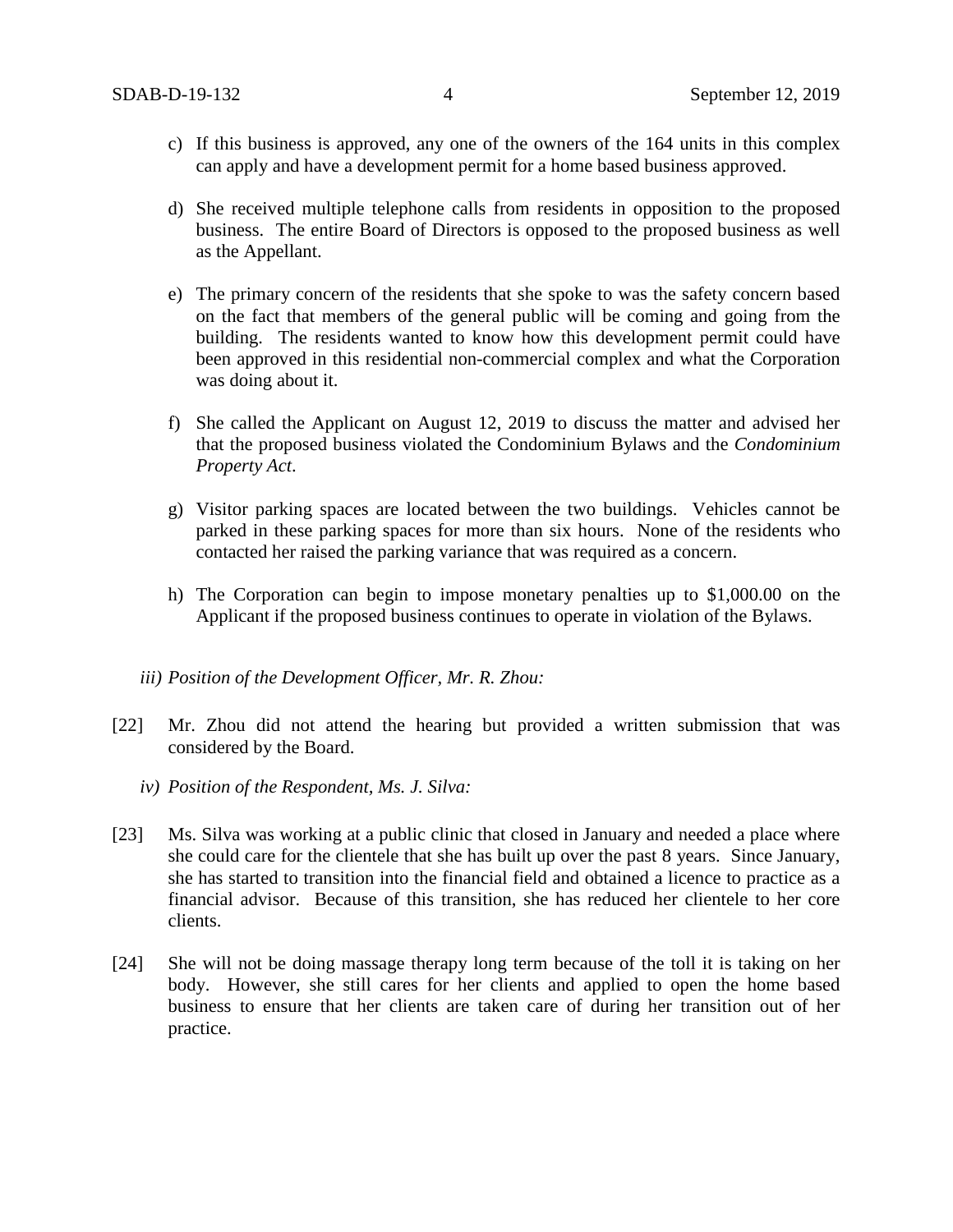- [25] She takes responsibility for not following the proper steps prior to applying for a development permit. However, she would never do anything to jeopardize her safety or the safety of the other residents. Most of her clientele are seniors, parents and children.
- [26] Ms. Silva provided the following information in response to questions from the Board:
	- a) She was vaguely aware of the Condominium Bylaws before she made her application and acknowledged that the rules should not be relaxed for one person. She acknowledged that she was in a tough position but is concerned about her clients.
	- b) She did speak to the President of the Condominium Board who is also a close friend. He did not raise any specific concerns and advised her to proceed with the business. However, that did not sit right with her because she wanted to follow the proper channels and obtain a development permit for her business.
	- c) She has not had any formal discussions or meetings with the Condominium Board. She received a telephone call from the Board advising her to cease and desist but she decided to proceed with the appeal hearing and make her case heard. She acknowledged that she still has an issue with the Condominium Board even if the development permit is issued.
	- d) Her unit is located on the fourth floor and her clients would have to be buzzed in and then use the elevator or stairs to the fourth floor. The hours of operation were established to leave a window of opportunity for her clients who are seen by appointment only.
	- e) She has never felt threatened by any of her clients and it was her opinion that they will not be threatening to any of the residents of her building. The traffic in and out of the building will be no different than residents inviting people into the building for a party.
	- f) She has built up a relationship with her clients over the past 8 years.
	- g) She acknowledged that even if the Board approves the development permit for her home based business, it violates the Condominium Bylaws and will not be allowed to operate in the building.
	- h) She has approximately 100 regular clients but massage therapy is seasonal. High season occurs during the winter months because clients choose to postpone their health benefits and spend them all at the end of the year. She would only see up to four clients per day.
	- i) Her work as a financial planner is done from an office off site.
	- j) The recommended conditions provided by the Development Officer have been reviewed and are acceptable.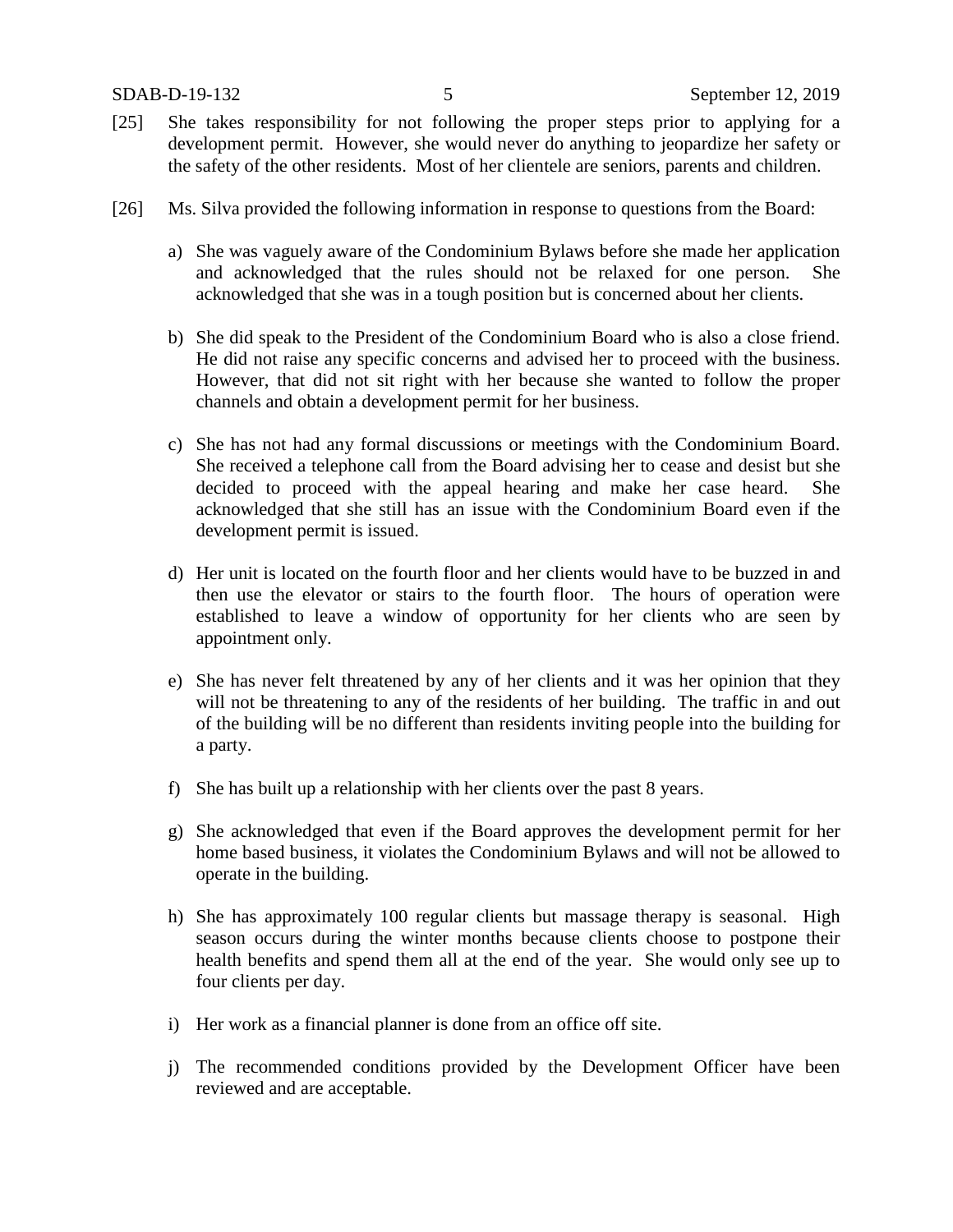k) She understands the position of the Condominium Corporation and the fines associated with operating her business in violation of the Condominium Bylaws.

#### **Decision**

[27] The appeal is **DENIED** and the decision of the Development Authority is **CONFIRMED**. The development is **GRANTED** as approved by the Development Authority.

## **Reasons for Decision**

- [28] A Major Home Based Business is a Discretionary Use in the (RA7) Low Rise Apartment Zone, pursuant to section 210.3(8) of the *Edmonton Zoning Byl*aw.
- [29] Pursuant to section 7.3(7) of the *Edmonton Zoning By*law, a Major Home Based Business means:

A development consisting of the use of an approved Dwelling or Accessory building by a resident of that Dwelling for one or more businesses that may generate more than one business associated visit per day. The business Use must be secondary to the Residential Use of the building and shall not change the residential character of the Dwelling or Accessory building. The Dwelling may be used as a workplace by a non-resident. This Use includes Bed and Breakfast Operations but does not include General Retail Sales, Cannabis Retail Sales or Cannabis Production and Distribution.

- [30] The proposed development complies with all of the development regulations for a Major Home Based Business with the exception of section 54.2, Schedule 1(A)(8), which states that a Major Home Based Business requires one parking space in addition to parking required for the principal Dwelling. This site has one parking space and is therefore deficient by one parking space. The Board grants the variance for the following reasons:
	- a) The Applicant currently owns one parking space. The Board agrees with the Development Officer that requiring the purchase of a second parking space would create a hardship as the parking space would remain unused for the majority of the day.
	- b) Neither the Appellant nor the Property Manager raised any concerns regarding the required parking variance.
	- c) Based on the evidence provided, there is ample visitor parking available on site as well as on street parking on 77 Street to accommodate parking for this business.
- [31] The primary concern of the Appellant was that the proposed Major Home Based Business was not approved by the Condominium Board, contravenes the Condominium Bylaws and is incompatible with the residential nature of the building.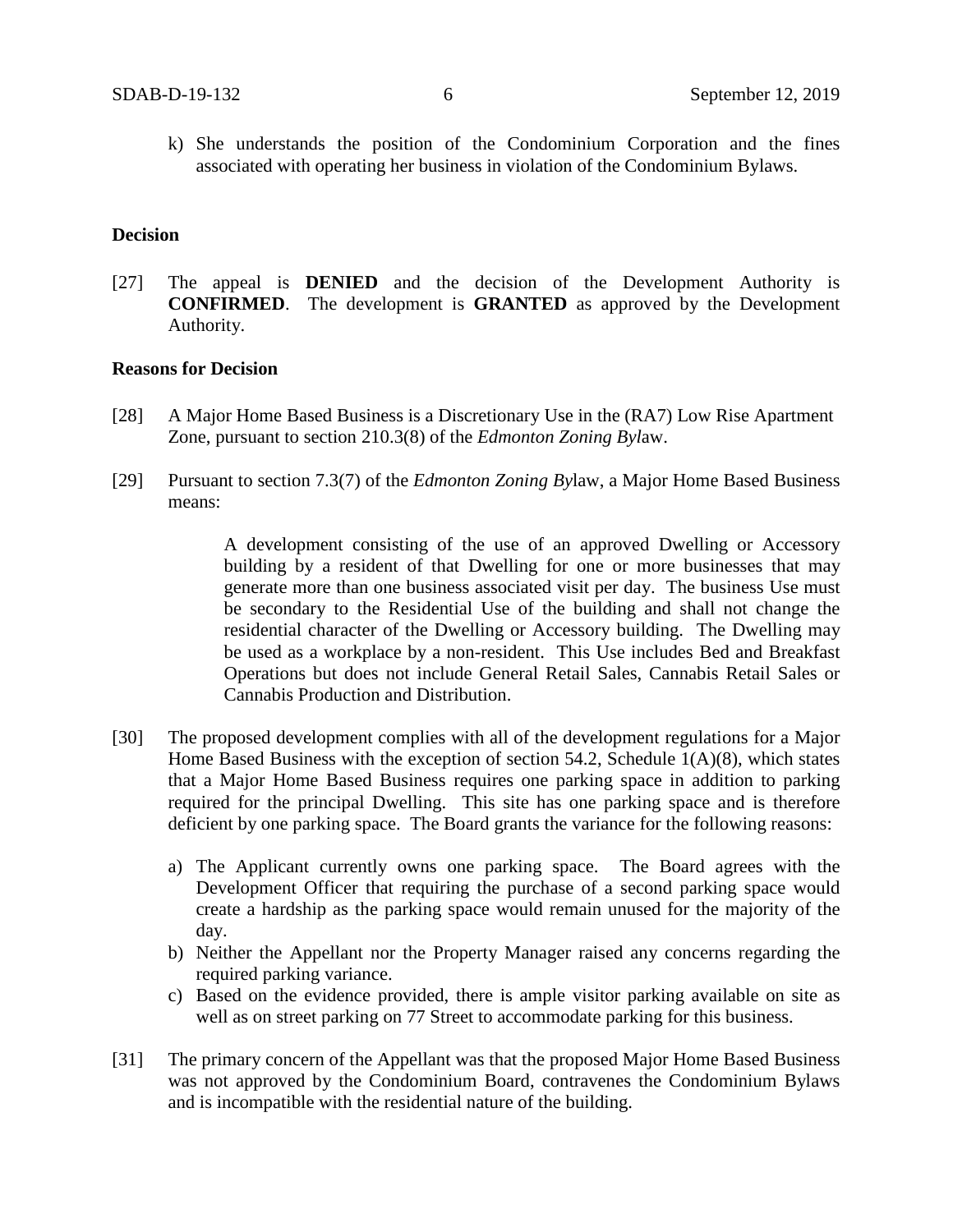- [32] Based on the evidence provided by Ayre & Oxford Inc. on behalf of the Board of Directors, Vita Estates, Bylaw 58, Use and Occupancy Restrictions, states:
	- b. An Owner shall not:
		- i. Use his Unit or any part thereof for any commercial or professional purpose or for any purpose which may be illegal or injurious to the reputation of the condominium project or for a purpose involving the attendance of the public at such Unit;
		- ii. Use or permit the use of his Unit other than as a single-family dwelling or for a purpose other than for residential purposes.
- [33] The Board acknowledges that, based on this evidence, the proposed Major Home Based Business may contravene this Condominium Bylaw. However, enforcement of this Bylaw is outside the purview of the Board and is a private legal matter between the Applicant and the Board of Directors of the Condominium Corporation. This is not a valid planning reason that would persuade the Board to refuse the proposed development.
- [34] Based on a review of the development regulations contained in the *Edmonton Zoning Bylaw,* that the Board must consider, the Board finds that the proposed development is reasonably compatible with surrounding land uses for the following reasons:
	- a) No exterior or interior changes to the building or the dwelling unit are proposed.
	- b) The safety concerns addressed by the Appellant will be mitigated because the business owner lives on the site and the proposed business use is secondary to the residential use of the building and the dwelling unit.
	- c) There will be no non-resident employees.
	- d) There will be a maximum of four client visits per day by appointment only. The Applicant has a long standing relationship with the clientele that has been established over the past 8 years.
	- e) The business will only operate four days a week from 9:00 a.m. to 9:00 p.m.
	- f) The proposed four visits per day will not generate pedestrian or vehicular traffic or parking in excess of what is characteristic for an Apartment building where the guests of residents of the building commonly come and go.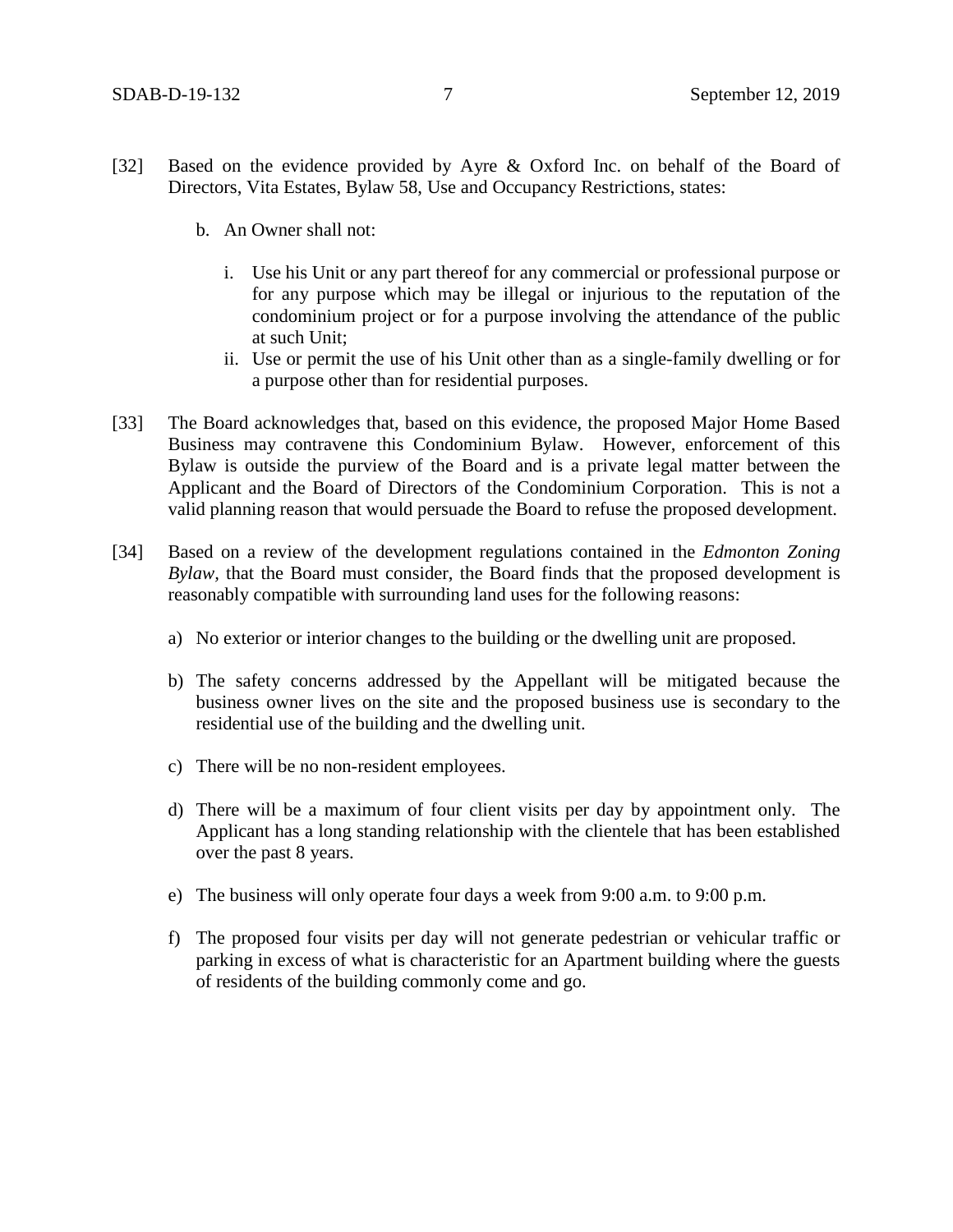- g) Approval of the proposed development will not set a precedent for the commercialization of other units in this building because the Board is required to assess each development permit application on its own merit. Therefore, any future development permit applications for units located in this complex would be reviewed for compliance with the *Edmonton Zoning Bylaw*.
- [35] The Board concludes that the proposed development with the conditions imposed is reasonably compatible with the neighbourhood and is of the opinion that granting the required variance will not unduly interfere with the amenities of the neighbourhood nor materially interfere with or affect the use, enjoyment or value of neighbouring parcels of land.

Guest Hamis

Ms. G. Harris, Presiding Officer Subdivision and Development Appeal Board

Board members in attendance: Mr. M. Young, Mr. A. Bolstad, Ms. S. McCartney, Mr. J. Wall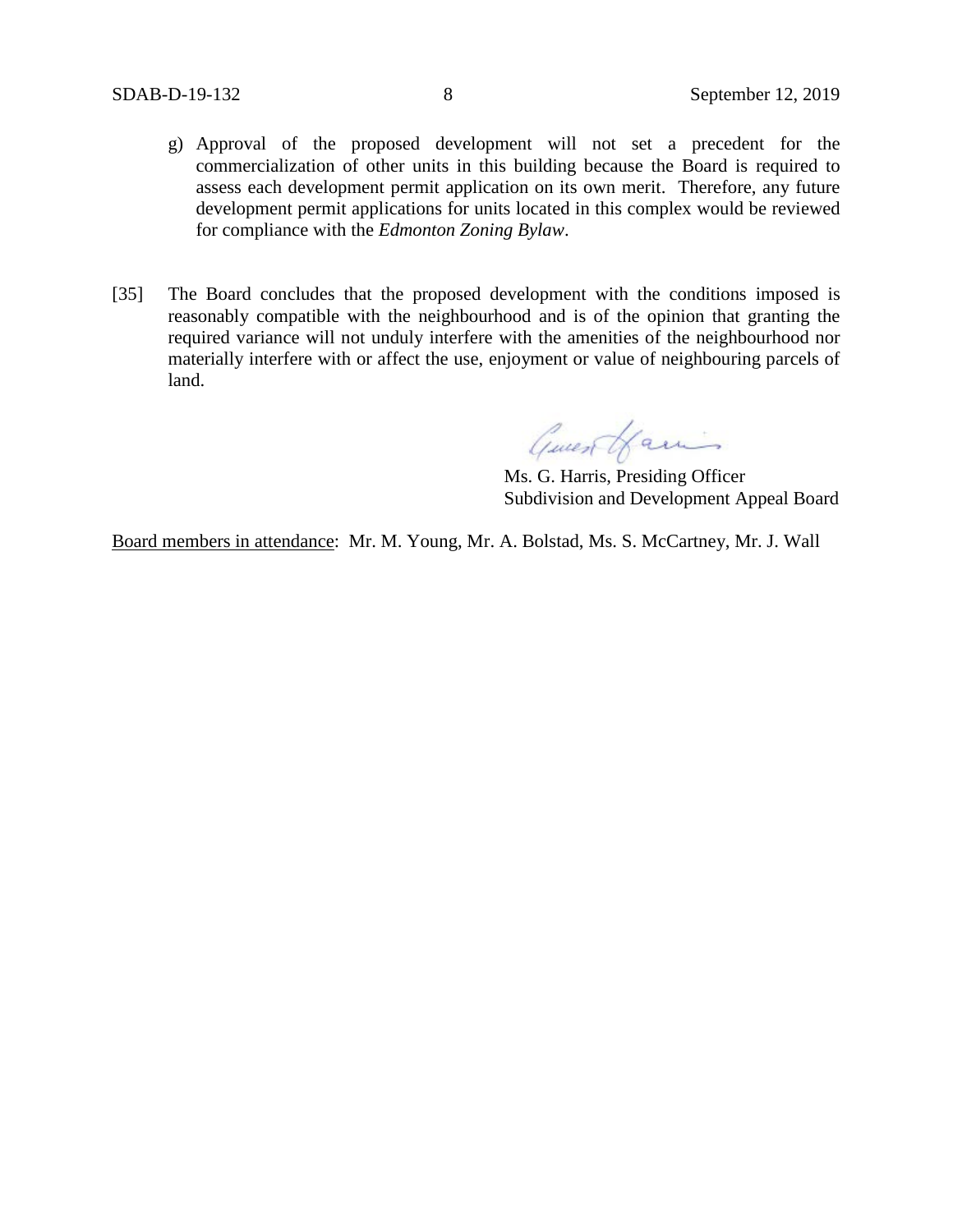### **Important Information for the Applicant/Appellant**

- 1. This is not a Building Permit. A Building Permit must be obtained separately from the Sustainable Development Department, located on the 2nd Floor, Edmonton Tower, 10111 – 104 Avenue NW, Edmonton, AB T5J 0J4.
- 2. Obtaining a Development Permit does not relieve you from complying with:
	- a) the requirements of the *Edmonton Zoning Bylaw*, insofar as those requirements have not been relaxed or varied by a decision of the Subdivision and Development Appeal Board,
	- b) the requirements of the *Alberta Safety Codes Act*,
	- c) the *Alberta Regulation 204/207 – Safety Codes Act – Permit Regulation*,
	- d) the requirements of any other appropriate federal, provincial or municipal legislation,
	- e) the conditions of any caveat, covenant, easement or other instrument affecting a building or land.
- 3. When an application for a Development Permit has been approved by the Subdivision and Development Appeal Board, it shall not be valid unless and until any conditions of approval, save those of a continuing nature, have been fulfilled.
- 4. A Development Permit will expire in accordance to the provisions of Section 22 of the *Edmonton Zoning Bylaw, Bylaw 12800*, as amended.
- 5. This decision may be appealed to the Alberta Court of Appeal on a question of law or jurisdiction under Section 688 of the *Municipal Government Act*, RSA 2000, c M-26. If the Subdivision and Development Appeal Board is served with notice of an application for leave to appeal its decision, such notice shall operate to suspend the Development Permit.
- 6. When a decision on a Development Permit application has been rendered by the Subdivision and Development Appeal Board, the enforcement of that decision is carried out by the Sustainable Development Department, located on the 2nd Floor, Edmonton Tower, 10111 – 104 Avenue NW, Edmonton, AB T5J 0J4.

*NOTE: The City of Edmonton does not conduct independent environmental checks of land within the City. If you are concerned about the stability of this property for any purpose, you should conduct your own tests and reviews. The City of Edmonton, when issuing a development permit, makes no representations and offers no warranties as to the suitability of the property for any purpose or as to the presence or absence of any environmental contaminants on the property.*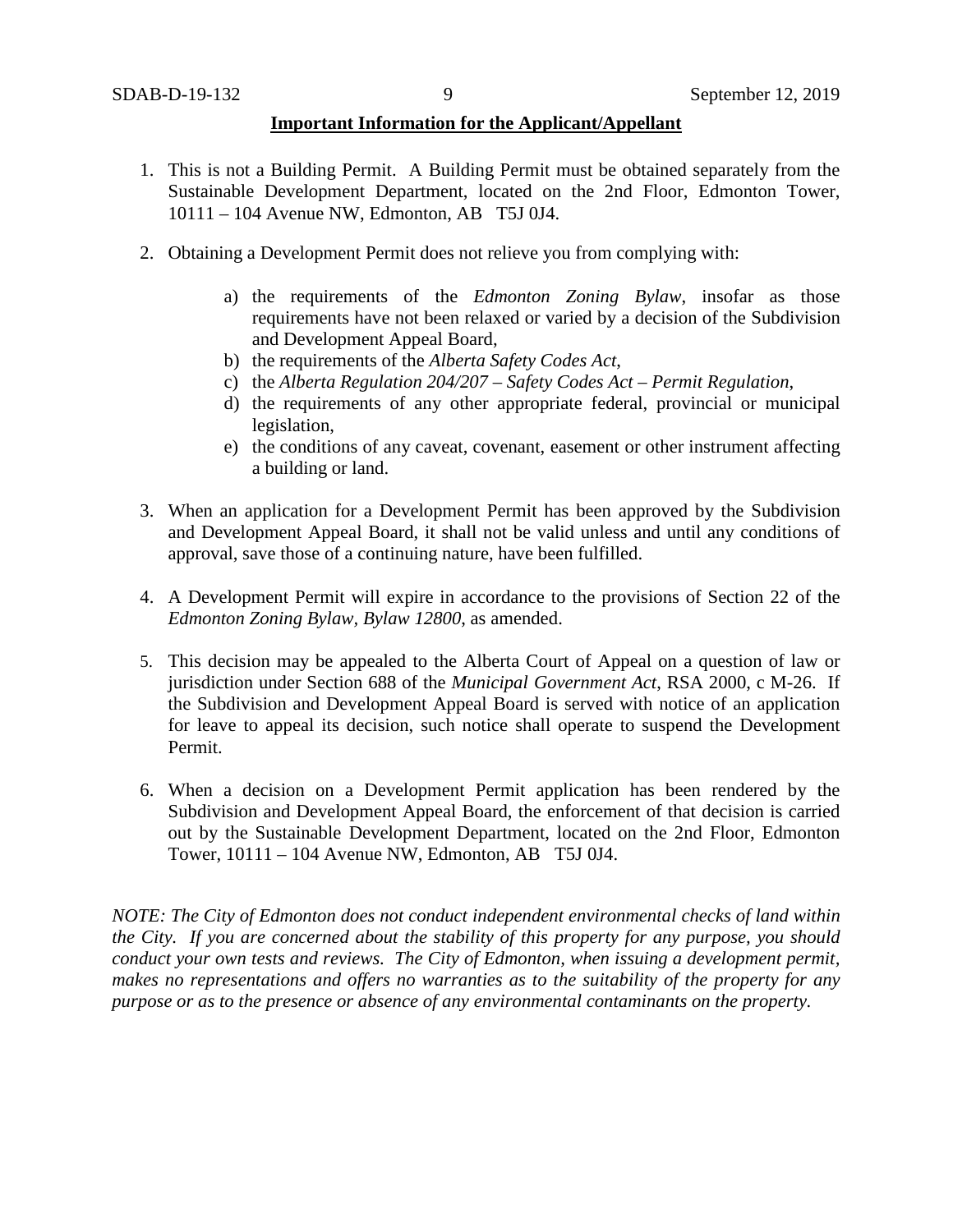

Date: September 12, 2019 Project Number: 315807526-001 File Number: SDAB-D-19-133

# **Notice of Decision**

[1] On August 28, 2019, the Subdivision and Development Appeal Board (the "Board") heard an appeal that was filed on July 31, 2019. The appeal concerned the decision of the Development Authority, issued on July 30, 2019, to refuse the following development:

# **To convert a Single Detached House to a Child Care Service with a maximum 40 children, construct interior alterations, and demolish a Detached Garage**

- [2] The subject property is on Plan 2314TR Blk 1 Lot 166, located at 15123 118 Street NW, within the RF1 Single Detached Residential Zone.
- [3] The following documents were received prior to the hearing and form part of the record:
	- Copy of the Development Permit application with attachments, proposed plans, and the refused Development Permit;
	- The Development Officer's written submissions;
	- The Appellant's written submissions;
	- Two online responses in opposition to the proposed development;
	- Two emails in opposition to the proposed development; and
	- One email in support of the proposed development.
- [4] The following exhibits were presented during the hearing and form part of the record:
	- Exhibit  $A Google Street Map$

## **Preliminary Matters**

[5] At the outset of the appeal hearing, the Presiding Officer confirmed with the parties in attendance that there was no opposition to the composition of the panel.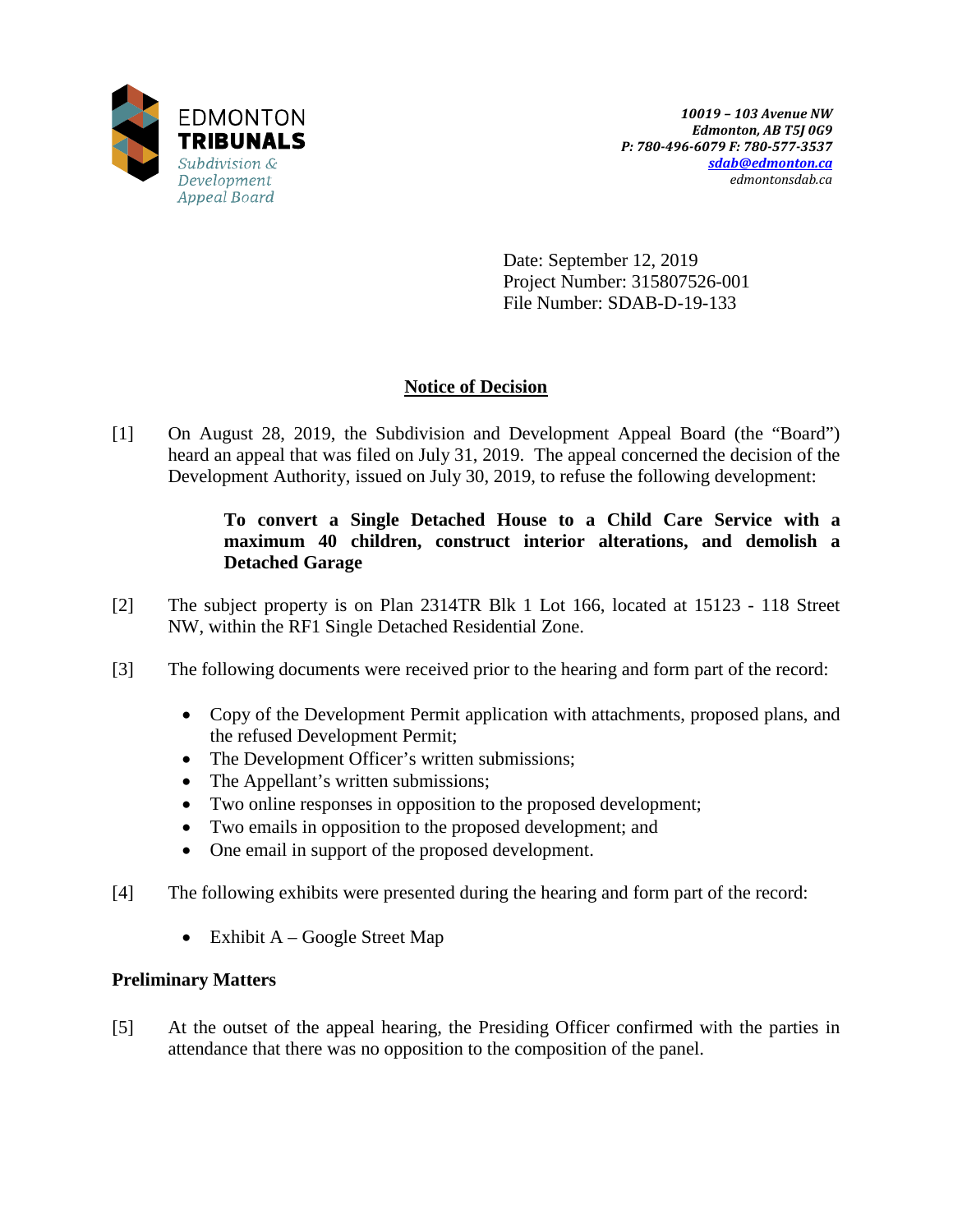- [6] The Presiding Officer outlined how the hearing would be conducted, including the order of appearance of parties, and no opposition was noted.
- [7] The appeal was filed on time, in accordance with Section 686 of the *Municipal Government Act*, RSA 2000, c M-26 (the "*Municipal Government Act*").

### **Summary of Hearing**

- *i) Position of the Appellant, Mr. M. Memon and Ms. C. Kurek, Real Estate Agent:*
- [8] The scale of the proposed conversion of the Single Detached House to a Child Care Service for 40 children meets the General Purpose of the (RF1) Single Detached Residential Zone as a Discretionary Use.
- [9] The proposed Child Care Service will have a positive impact on the local community because it will create jobs and provide a quality child care service in this neighbourhood.
- [10] The addition of business activity into the neighbourhood will ultimately increase property values.
- [11] It was his opinion that increased noise is not a concern because during the winter months the children are always inside. He acknowledged that the children will be playing outside during the summer months. However, based on the child/staff ratio, small groups of between 6 and 8 children will be allowed outside at any one time under staff supervision. The children will be playing outside during the day when most of the neighbours will be away at work.
- [12] Increased traffic for the pickup and drop off of children will not be an issue because the south end of the site will be converted into a parking pad that will accommodate five vehicles. The Real Property Report was referenced to illustrate the location of the proposed parking pad which will replace the rear detached garage after it is demolished.
- [13] Child Care Services are regulated by the Government of Alberta. His wife has operated a day home for 15 years and has obtained the Level III Child Care Degree.
- [14] Ms. Kurek clarified that the dedicated parking will be located along the side of the house that faces the rear lane. This space will be used to provide pick up and drop off spaces for parents at the beginning and end of the day. Vehicles will not be coming and going from the site all day long.
- [15] Priority will be given to neighbourhood residents when hiring staff so that they can walk to work.
- [16] There is a high population of children in this neighbourhood. The proposed Child Care Service will provide a valuable service to residents of this area because there are two elementary schools and several high density housing complexes in the area.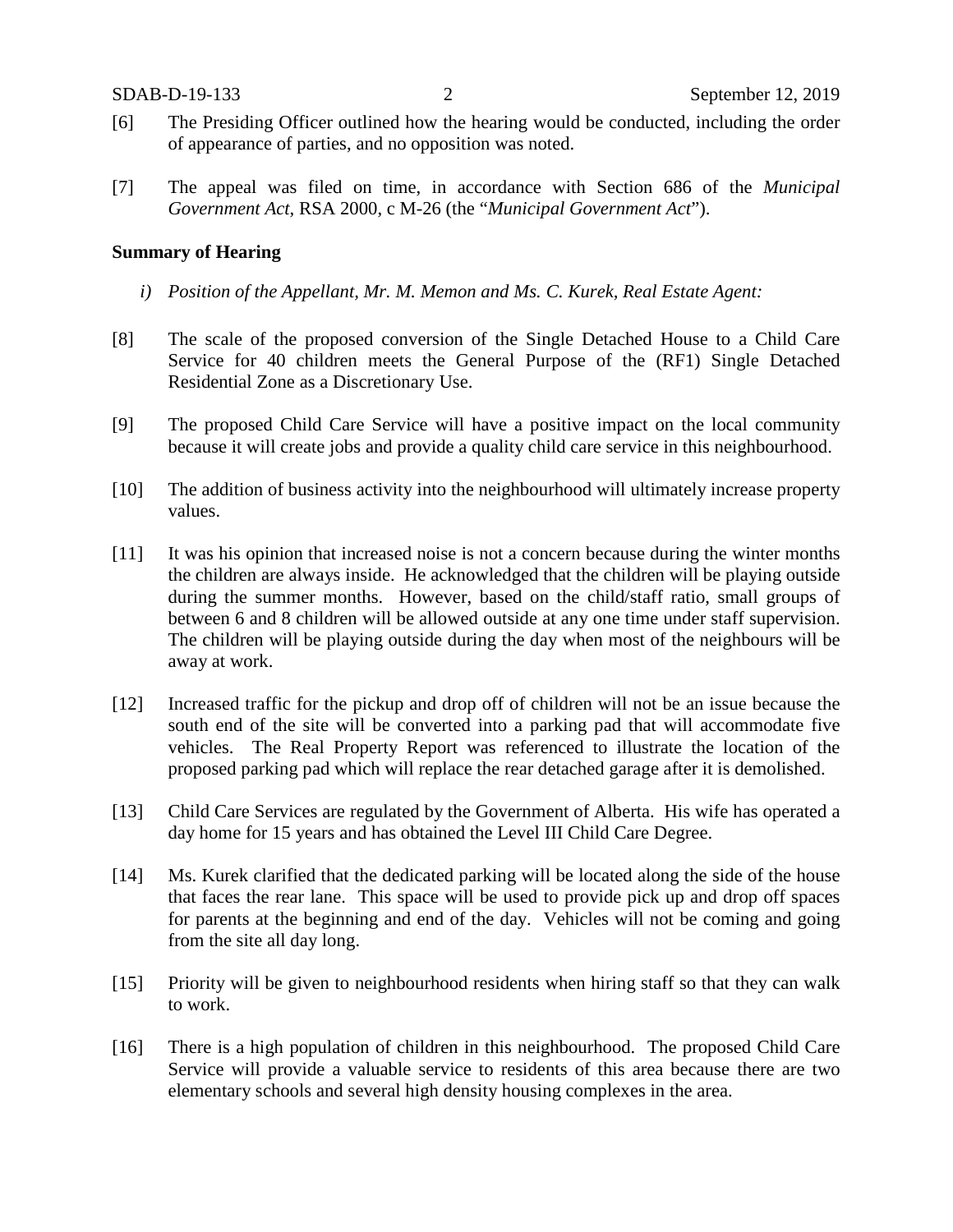- [17] Mr. Memon and Ms. Kurek provided the following information in response to questions from the Board:
	- a) The staffing requirements are regulated by the Provincial Government based on the approved number of children.
	- b) Staff parking will be provided on the proposed parking pad and on street parking is available in front of the house along 118 Street.
	- c) The pickup and drop off spaces will be provided on the proposed parking pad that will be accessed from the rear lane.
	- d) The outdoor play area is located in the rear yard that is completely fenced. Small groups of children determined by the staffing requirements will only be allowed to play outside at any one time. During the summer months, small groups of children will be rotated through the outdoor play space during the day. During the winter months, outdoor play is restricted based on temperature.
	- e) There are several parks and playgrounds located in close proximity to the subject site. There is also some space available on the other side of the house that could accommodate additional outdoor play space if required.
	- f) The two elementary schools are located on 118 Street. There is a three storey condominium building located on the west side of 118 Street. All of the residents have a designated parking space.
	- g) The majority of the single family houses in this area access parking from the rear lane.
	- h) Parking is permitted on both sides of 118 Street which is a bus route. Traffic is heavy when parents are dropping off and picking up their children from school.
	- i) A day home for six children previously operated from this house without any known complaints from any of the neighbours.
	- j) There will only be between 24 and 26 children on site during the day, the remainder of the children will be attending school and only require before and after school care.
	- k) Sound barriers can be installed on the existing fence to address noise concerns if required.
	- l) Based on his experience from living in this neighbourhood, most residents are respectful of on street parking and try to park their vehicles in front of their residence.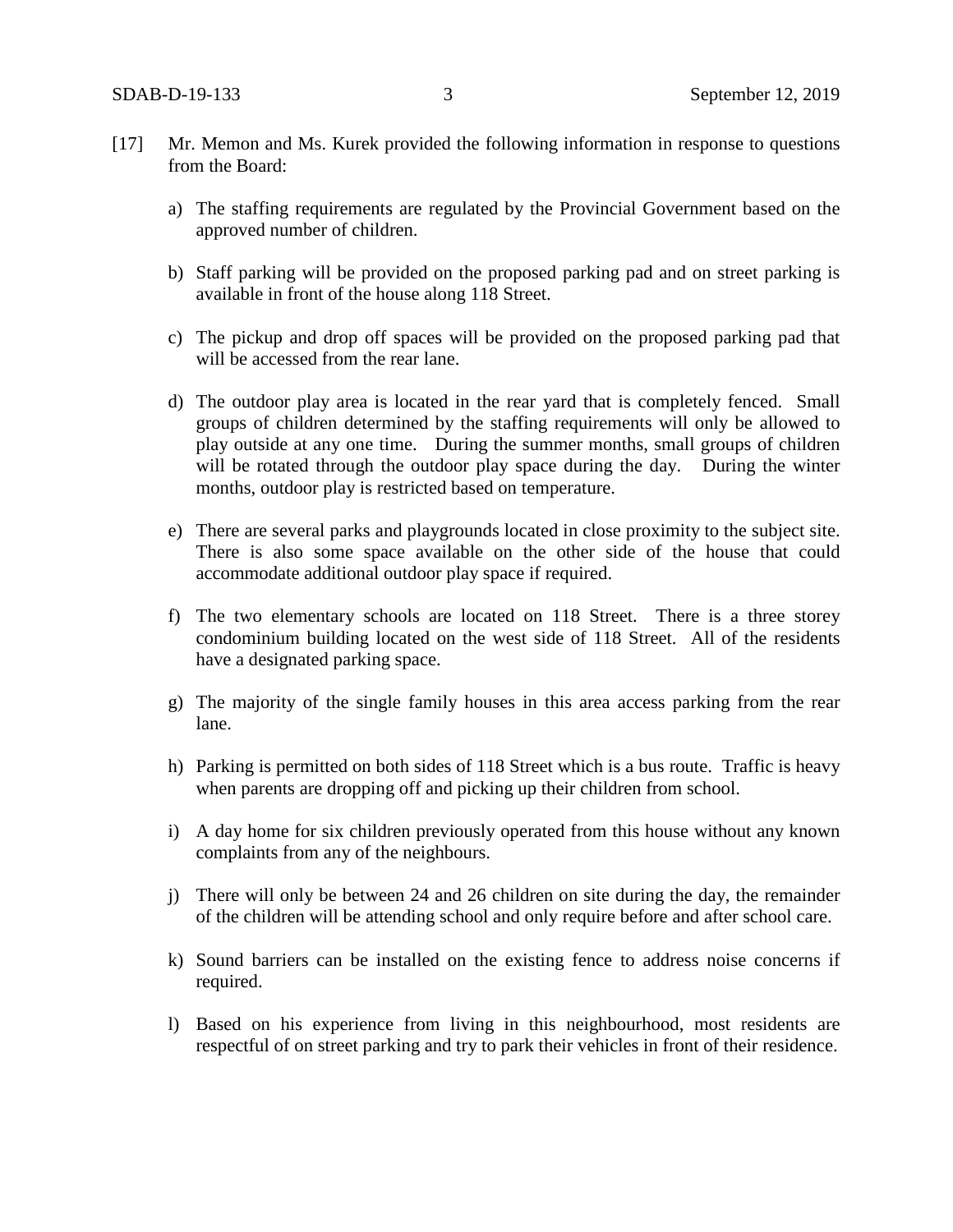- m) This house has been vacant for many months and Ms. Kurek has never seen any vehicles parked in front of the house when she has visited the site.
- n) No one will be living in the house; it will be used exclusively as a Child Care Service.
- o) Provincial licencing is done after the development and building permits are issued. The application has been made based on 40 children but that number could be reduced after the provincial review.
- p) The recommended conditions provided by the Development Officer have been reviewed and are acceptable.
- *ii) Position of Affected Property Owners in Opposition to the Appellant:*

### *Mr. J. Budy***:**

- [18] Mr. Budy lives three houses away from the subject site on 152 Avenue.
- [19] The proposed Child Care Service is not suitable for this residential neighbourhood.
- [20] It was his opinion that the proposed parking pad will not provide enough space to accommodate five vehicles.
- [21] There is already too much traffic and not enough parking in this neighbourhood and it will only get worse with parents picking up and dropping off children from the proposed Child Care Service.
- [22] There is a bus stop located in front of the subject site on 152 Avenue that limits on street parking for the proposed Child Care Service.
- [23] He and his neighbours are of the opinion that proposed Child Care Service will devalue their properties and make them more difficult to sell.
- [24] Mr. Budy provided the following information in response to questions from the Board:
	- a) He is not concerned with the parking variance required as long as all of the parking is located on the subject site and accessed from the lane.
	- b) He does not currently hear any noise from children playing outside at the nearby schools.
	- c) A Google street view photograph was referenced, marked Exhibit A, to confirm the location of the bus stop located on 152 Avenue. The bus stop limits on street parking adjacent to the subject property.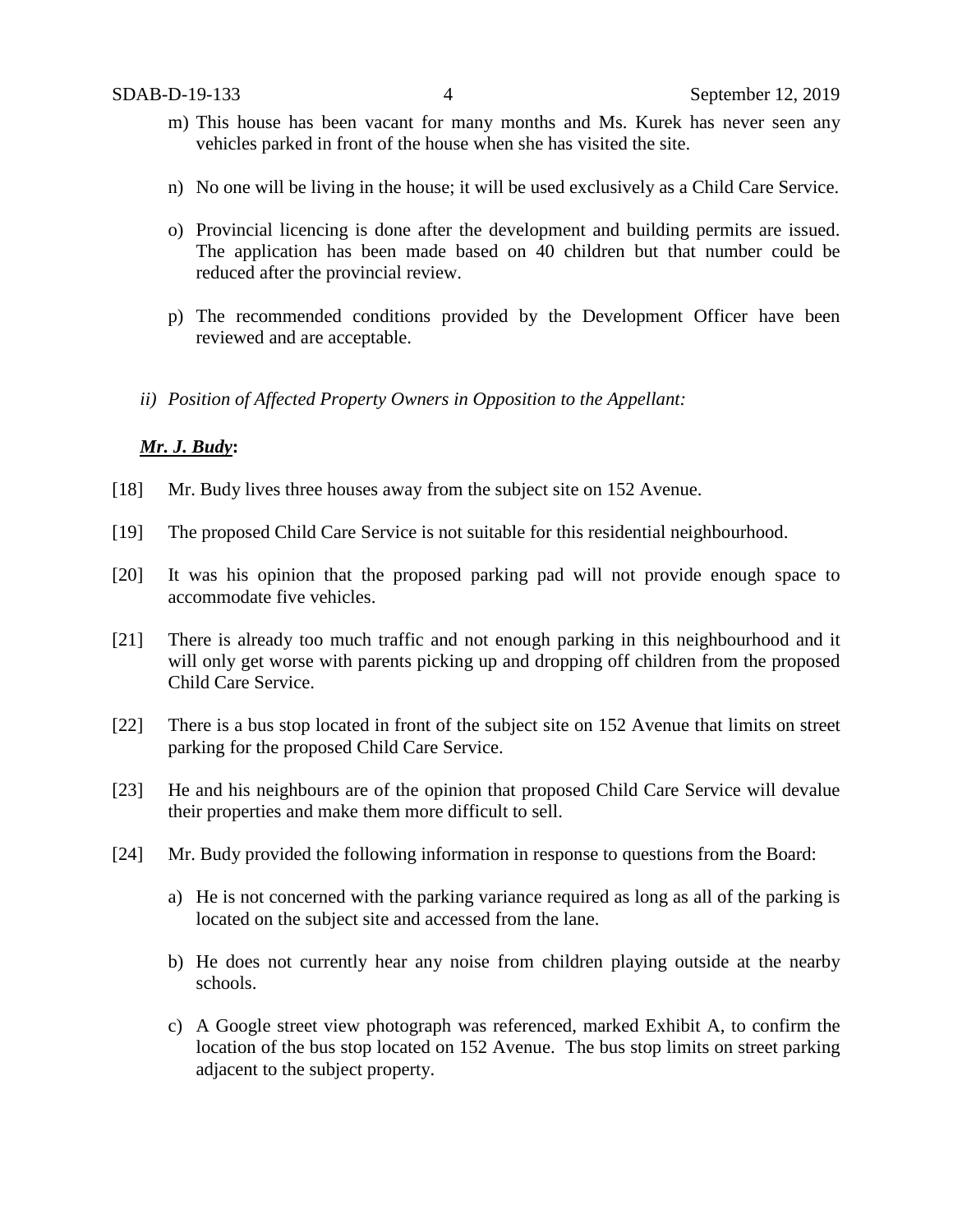- d) It was acknowledged that there is an ample amount of street parking available during the day but it is more limited when residents arrive home from work.
- *iii) Position of the Development Officer, Ms. H. Xu:*
- [25] Ms. Xu did not attend the hearing but provided a written submission that was considered by the Board.
	- *iv) Rebuttal of the Appellant:*
- [26] On street parking is not required along 152 Avenue because parking is available along 118 Street in front of the house.
- [27] Based on his experience, parents do not all arrive at the same time to pick up and drop off their children.
- [28] It is his hope that children from this neighbourhood will be using the Child Care Service and he plans to hire employees who live in the neighbourhood which will reduce the number of vehicles coming and going from the site.

## **Decision**

[29] The appeal is **DENIED** and the decision of the Development Authority is **CONFIRMED**. The development is **REFUSED**.

### **Reasons for Decision**

- [30] A Child Care Service is a Discretionary Use in the (RF1) Single Detached Residential Zone, pursuant to section 110.3(1) of the *Edmonton Zoning Bylaw*.
- [31] The proposed development was refused by the Development Officer because:
	- a) the scale of the proposed conversion of the Single Detached House to a Child Care Service with 40 children does not meet the General Purpose of the RF1 Zone and will generate a negative impact uncharacteristic of the existing low density single detached residential district.
	- b) the proposed development does not comply with the minimum required number of parking spaces pursuant to section 54.2 Schedule  $1(A)(29)$  and section 54.2.2(e)(ii) of the *Edmonton Zoning Bylaw* and the parking deficiency would have a negative impact on the surrounding properties.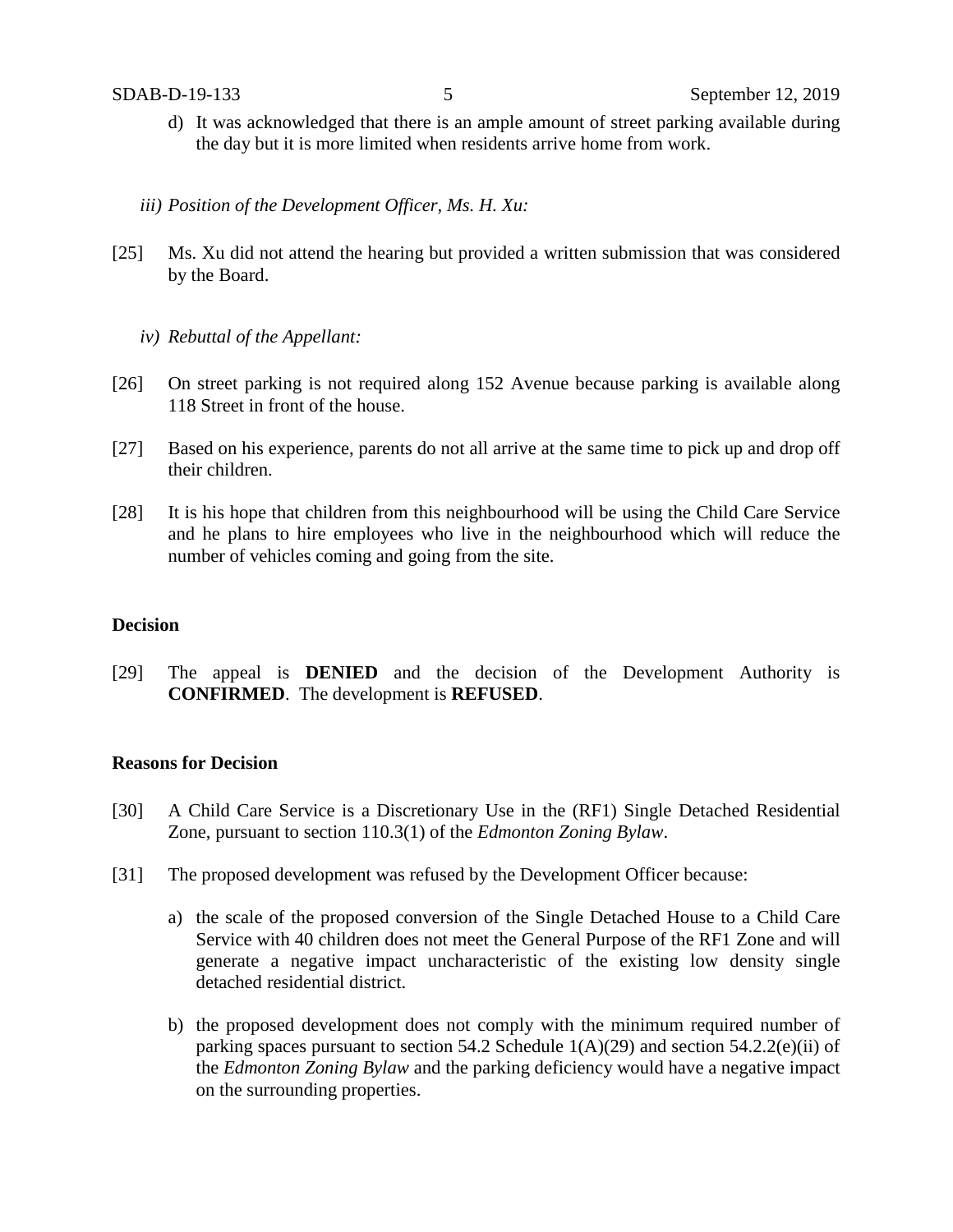- [32] Since the proposed development is a Discretionary Use, the Board must consider its compatibility with adjacent properties and existing neighbourhood uses.
- [33] The Appellant proposes to convert a Single Detached House located in an RF1 zone to a Child Care service for 40 children.
- [34] The Appellant indicated that he will not be residing in the subject property and that the Single Detached House will be converted entirely into a daycare/after-school care facility.
- [35] The Board finds that the proposed Child Care Service is not reasonably compatible with surrounding developments for the following reasons:
	- a) The intensity and scale of the proposed Child Care Service for 40 children will generate significantly increased traffic to accommodate the pickup and drop off of 40 children which is uncharacteristic of the existing low density Single Detached Residential Zone, located immediately east and north of this neighbourhood.
	- b) While the parking variance needed for the pickup and drop off spaces at the rear of the site could be accommodated, the Board notes that access to the spaces from the rear lane will increase traffic in the laneway to a level that is uncharacteristic of the area.
	- c) The Board notes that there was mixed support and opposition to the proposed development. The objections raised by adjacent neighbours addressed concerns regarding increased traffic, parking and noise. While the Appellant submitted that the neighbours' concerns about increased traffic, parking problems and noise could be addressed, the Board finds that given the scale and intensity of the proposed development, the anticipated increased noise and non-residential traffic and parking impacts, the conversion of the house to a child care facility will have a negative impact upon neighbouring properties.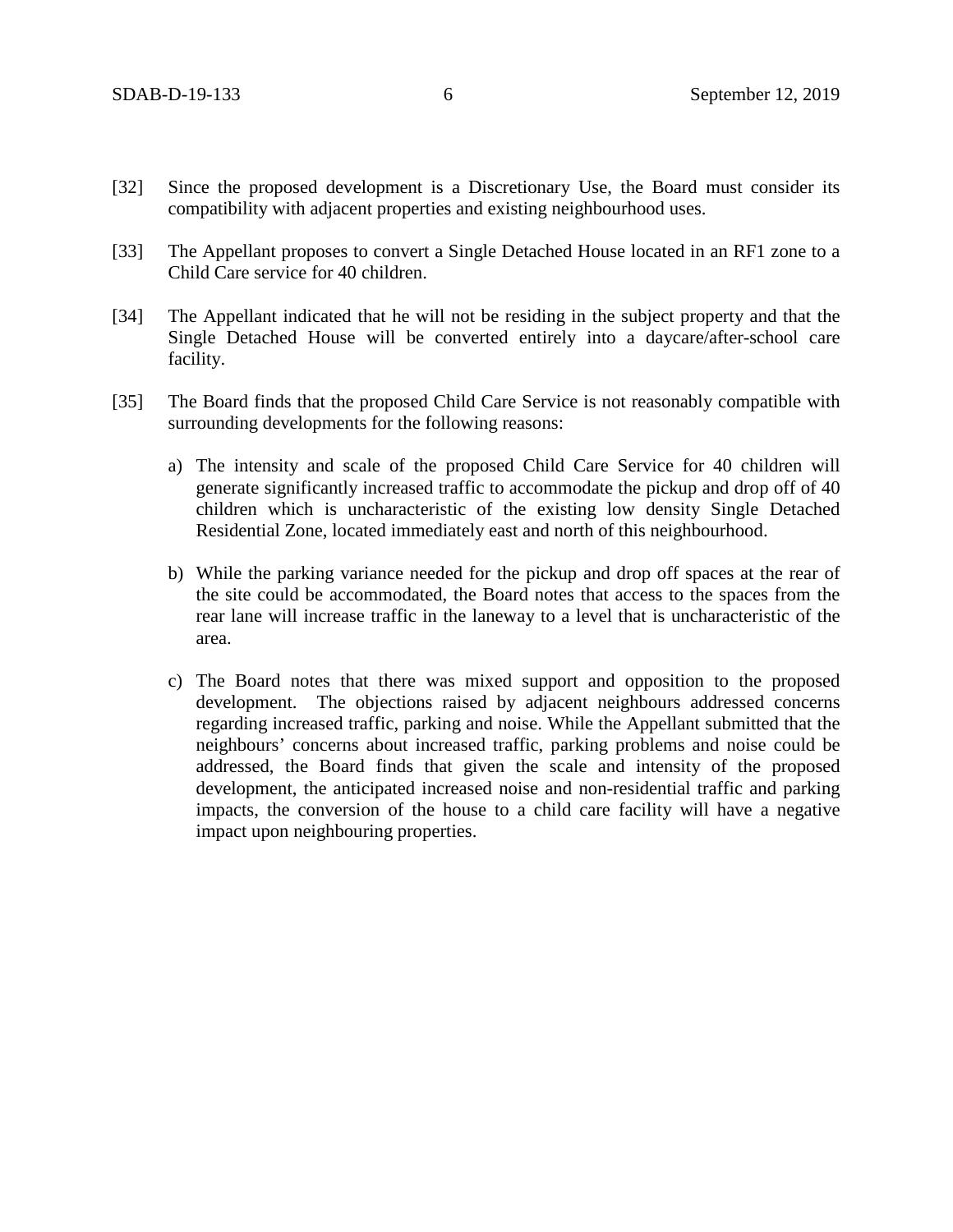[36] For the above reasons, the Board finds that the scale and intensity of the proposed development is not reasonably compatible with surrounding land uses in this neighbourhood. Therefore, the development is refused.

Guest Hamis

Ms. G. Harris, Presiding Officer Subdivision and Development Appeal Board

Board members in attendance: Mr. M. Young, Mr. A. Bolstad, Ms. S. McCartney, Mr. J. Wall